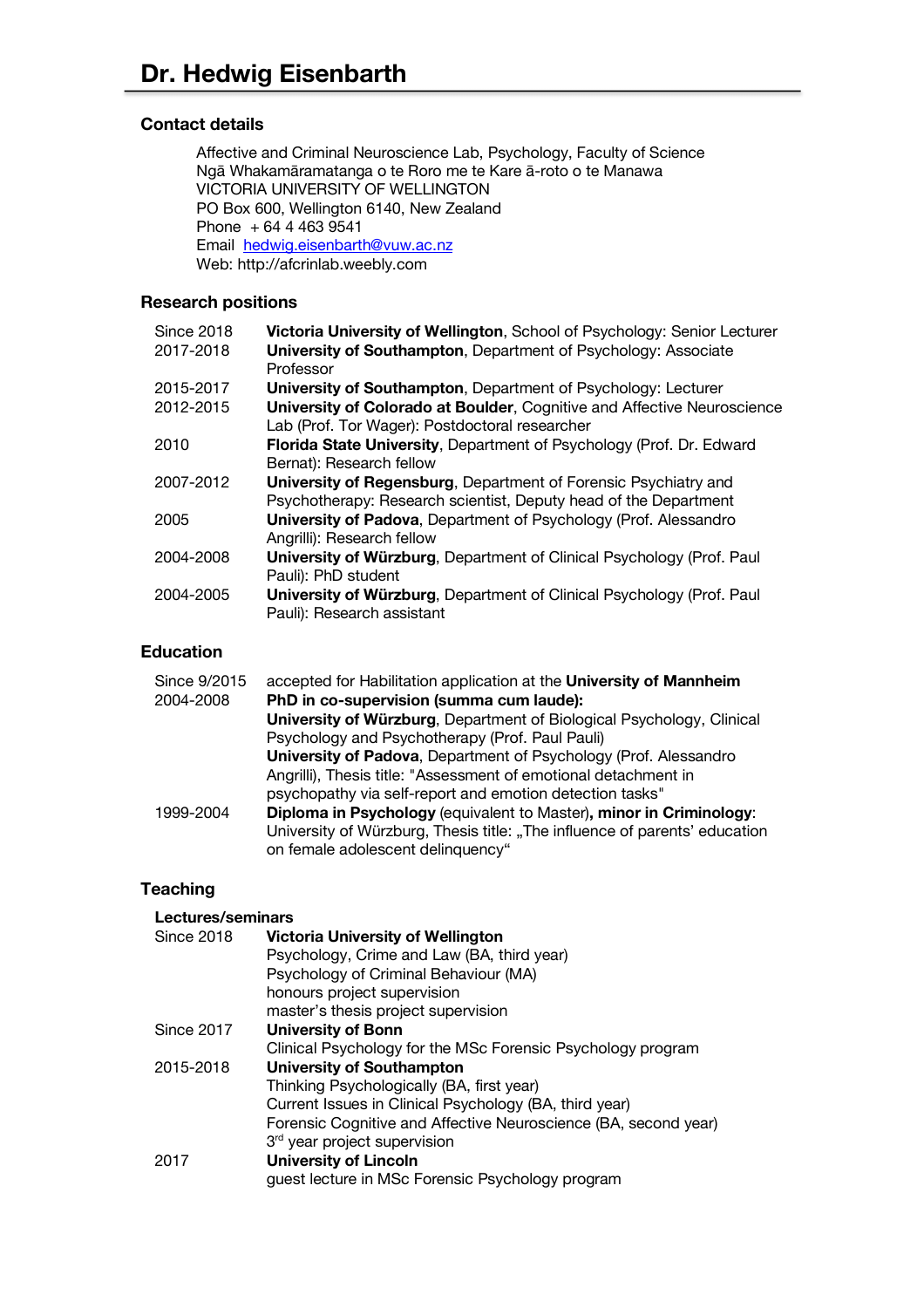| 2016          | <b>University of York</b><br>guest lecture in MSc Forensic Psychology program |
|---------------|-------------------------------------------------------------------------------|
|               | <b>University of Fribourg</b>                                                 |
|               | Neuroscientific correlates of antisocial behaviour                            |
| $2008 - 2012$ | <b>University of Regensburg</b>                                               |
|               | Psychotherapy in forensic psychiatry (seminar)                                |
|               | Practice experimental research in forensic psychiatry (seminar)               |
|               | Forensic psychiatry (lecture)                                                 |
| $2009 - 2011$ | <b>Catholic University of Eichstaett-Ingolstadt</b>                           |
|               | Aggression in the class room (seminar, lectureship)                           |
| $2009 - 2010$ | University of Applied Science of Heidelberg (SRH)                             |
|               | Forensic Psychology (lecture, lectureship)                                    |
| $2007 - 2008$ | <b>University of Regensburg</b>                                               |
|               | Neurobiology of disorders of forensic psychiatry (seminar)                    |
|               |                                                                               |

# **Supervision of PhD students (ongoing)**

| Since 2019 | Manju Raychaudhuri (Victoria University of Wellington)                     |
|------------|----------------------------------------------------------------------------|
|            | Harisu Abdullahi Shehu (Victoria University of Wellington, Co-Supervision) |
|            | Joanna Mete (Victoria University of Wellington, Co-Supervision)            |
| Since 2018 | Ovidiu Brudan (University of Southampton, Psychology, Co-Supervision)      |
|            | Luke Aldrige-Waddon (Brunel University, Psychology, Co-Supervision)        |
| Since 2014 | Anna Wucherer (University of Vienna, Psychology, Co-supervision)           |

# **Supervision of PhD students (completed)**

| 2016-2019 | Martina Testori (University of Southampton, Psychology/Mathematics) |
|-----------|---------------------------------------------------------------------|
| 2015-2019 | Amy Boyson (University of Southampton, Psychology)                  |
| 2016-2018 | Chara Demetriou (University of Cyprus, Psychology, Co-Supervision)  |

# **Master/Diploma theses (completed)**

| University of Southampton: |                                                                          |
|----------------------------|--------------------------------------------------------------------------|
| 2018                       | C. Charnick, R. Whyte, E. Poynter, R. Singh, T. Harris                   |
| 2017                       | J. Kransberg, J. Zhang, J. Posina                                        |
| 2016                       | T. Banda, I.Baysal, S. Dowsett, D. Canales-Romero                        |
| University of Ulm:         |                                                                          |
| 2015                       | M. Kempf                                                                 |
| University of Regensburg:  |                                                                          |
| 2013                       | I. Blume, E. Lohmeyer                                                    |
| 2012.                      | C. Kaltwasser, S. Meyer, A. Pascui, L. Pfitzer, A. Ruesse                |
| 2011                       | K. Blumenauer, B. Braun, E. Hofmann, C. Kruse, L. Sabass, C. Schuetz, F. |
|                            | Truckenbrodt                                                             |
| 2010                       | N. Alscher, J. Haas, S. Spanner                                          |
|                            |                                                                          |

## **Grants**

| 2020 | <b>Royal Society New Zealand: Catalyst Leaders grant "Investing in Better</b> |
|------|-------------------------------------------------------------------------------|
|      | Brains for Better Behaviour: New Frontiers for Violence Reduction"            |
|      | (NZD144,999, PI in collaboration with Adrian Raine)                           |
| 2019 | Victoria University of Wellington: University Research Grant                  |
|      | Spearheading Digital Futures (NZD 14,490, Co-PI)                              |
| 2018 | Victoria University of Wellington: University Research Grant (NZD             |
|      | 55,000)                                                                       |
| 2017 | Waterloo Foundation: grant for the project "Emotion Recognition Training      |
|      | in Young People with Conduct Disorder" (GBP 7,320)                            |
| 2016 | German Research Foundation (DFG): grant for project "Psychobiological         |
|      | Stress Regulation and Aggression: Investigation of the Dimensionality of      |
|      | Externalizing" (Az: KU 1401/6-1, Collaborative applicant, 339,751€)           |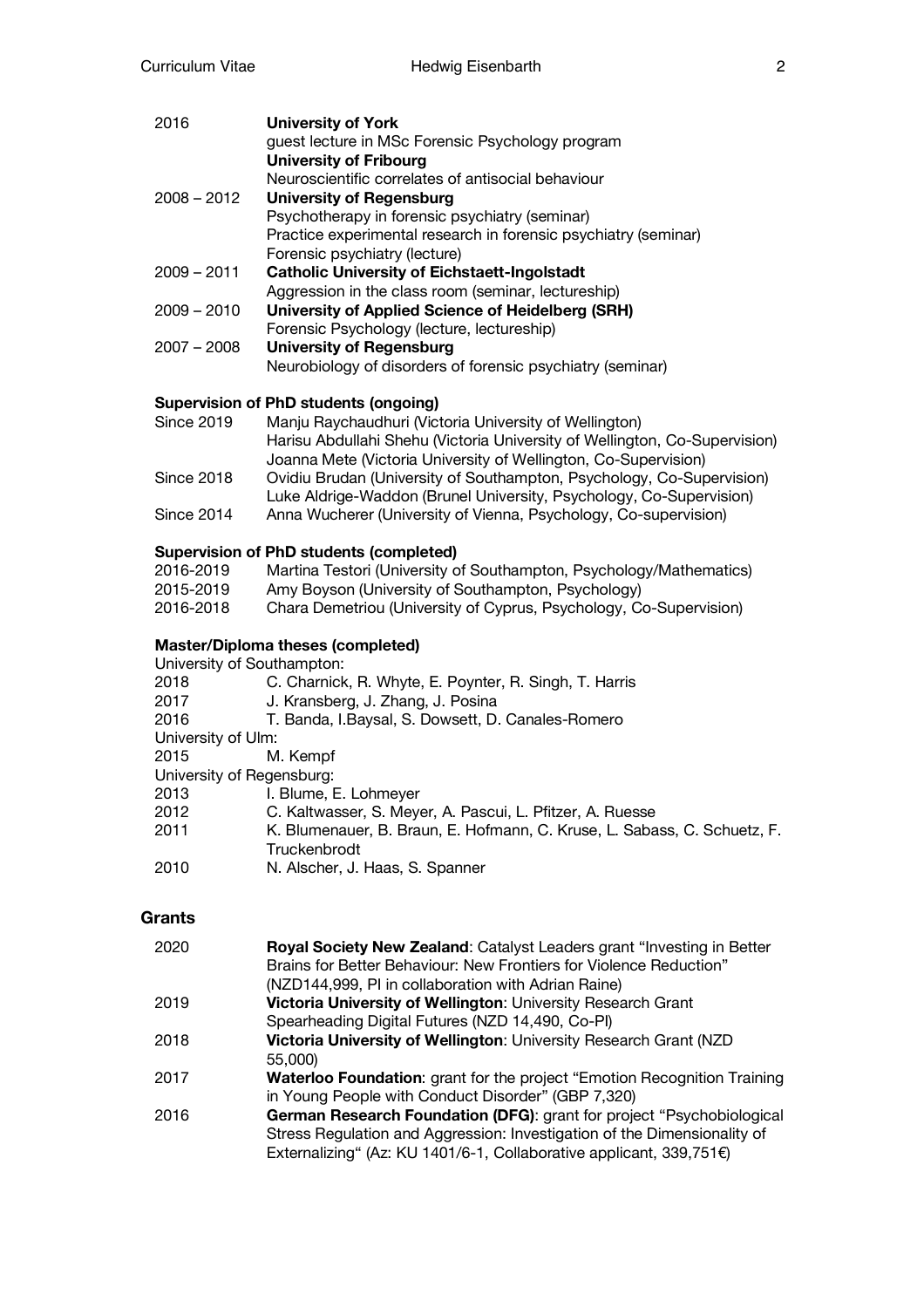|      | German Research Foundation (DFG): grant for project "Where is the<br>Difference? A Trans-generational Comparison of Biological and<br>Psychosocial Factors Differentiating Subgroups of Children with Conduct<br>Problems and Callous-Unemotional Traits" (Az: SCHW 1434/3-1,<br>Collaborative applicant, $261,100 \in$ |
|------|-------------------------------------------------------------------------------------------------------------------------------------------------------------------------------------------------------------------------------------------------------------------------------------------------------------------------|
| 2015 | University of Southampton FSHS Strategic Interdisciplinary Research                                                                                                                                                                                                                                                     |
|      | Development Award (GBP 9,521)                                                                                                                                                                                                                                                                                           |
| 2012 | German Research Foundation (DFG): fellowship for a 18 months                                                                                                                                                                                                                                                            |
|      | postdoc at the University of Colorado at Boulder (EI 829/4-1, 50,000€)                                                                                                                                                                                                                                                  |
| 2012 | Volkswagenstiftung: funding for the European Winterschool 2013: Novel                                                                                                                                                                                                                                                   |
|      | insights into Antisocial Behavior (Az: 86 895, 46,100€)                                                                                                                                                                                                                                                                 |
| 2009 | Volkswagenstiftung: funding for the Autumn School: Research in                                                                                                                                                                                                                                                          |
|      | Forensic Populations (Az: II/84 422, 48,000€)                                                                                                                                                                                                                                                                           |
| 2007 | German Research Foundation (DFG): funding for the Spring School:                                                                                                                                                                                                                                                        |
|      | Biopsychology of Emotions (Az: PA 566/11-1, Co-Applicant, 64,000€)                                                                                                                                                                                                                                                      |

## **Honours and Awards**

| 2017      | VP Education Academic Award of the University of Southampton Student<br>Union                                |
|-----------|--------------------------------------------------------------------------------------------------------------|
| 2011      | Ludwig-Meyer-Award for Empirical Research in Forensic Psychiatry                                             |
| 2010-2012 | Mentee in the Mentoring Program of the University of Regensburg                                              |
| 2010      | SPR Research Training Award for two lab internships at Florida State<br>University (Prof. Dr. Edward Bernat) |
| 2007      | Cheryl Wynne Hare Award, awarded by the Society for the Scientific Study<br>of Psychopathy (SSSP)            |
| 2005-2007 | PhD scholarship of the Konrad-Adenauer trust                                                                 |

# **Leadership and Research management**

| <b>Since 2020</b> | Victoria University of Wellington, School of Psychology: member of the<br>Covid Cabinet |
|-------------------|-----------------------------------------------------------------------------------------|
| <b>Since 2020</b> | Victoria University of Wellington, School of Psychology: Chair of the                   |
|                   | Promotion, Outreach & Impact Committee                                                  |
| 2017              | Promotion to Associate Professor at the University of Southampton                       |
| 2015-2018         | University of Southampton, Department of Psychology: Director of                        |
|                   | Postgraduate Student Support, Management of grant projects (e.g.,                       |
|                   | FemNAT), Co-management of Postgraduate student dissertation                             |
|                   | supervision, Member of the Outreach team                                                |
| 2007-2014         | University of Regensburg, Department of Forensic Psychiatry and                         |
|                   | Psychotherapy: Research scientist, Deputy head of the Department                        |
| 2011-2012         | University of Regensburg, Department of Forensic Psychiatry and                         |
|                   | Psychotherapy: Interim project coordinator for the multicenter research                 |
|                   | project "Frequency, etiological models and consequences of child and                    |
|                   | adolescent sexual abuse (MiKADO)"                                                       |

# **Psychotherapy training**

| 2012      | Approbation: licensed as Psychotherapist in Germany (Cognitive<br>Behavioral Therapy)                                                                                      |
|-----------|----------------------------------------------------------------------------------------------------------------------------------------------------------------------------|
| 2010      | Training in Group Crisis Intervention (UMBC)                                                                                                                               |
| 2010      | Training in Psychodynamic Traumatherapy (L. Reddemann)                                                                                                                     |
| 2009-2011 | Training in Emergency Psychology (licensed by the German Psychologist<br>Association, BDP)                                                                                 |
| 2006-2011 | Professional training in Cognitive Behavioral Therapy at the University of<br>Würzburg, psychiatry internship at the University of Regensburg,<br>Department of Psychiatry |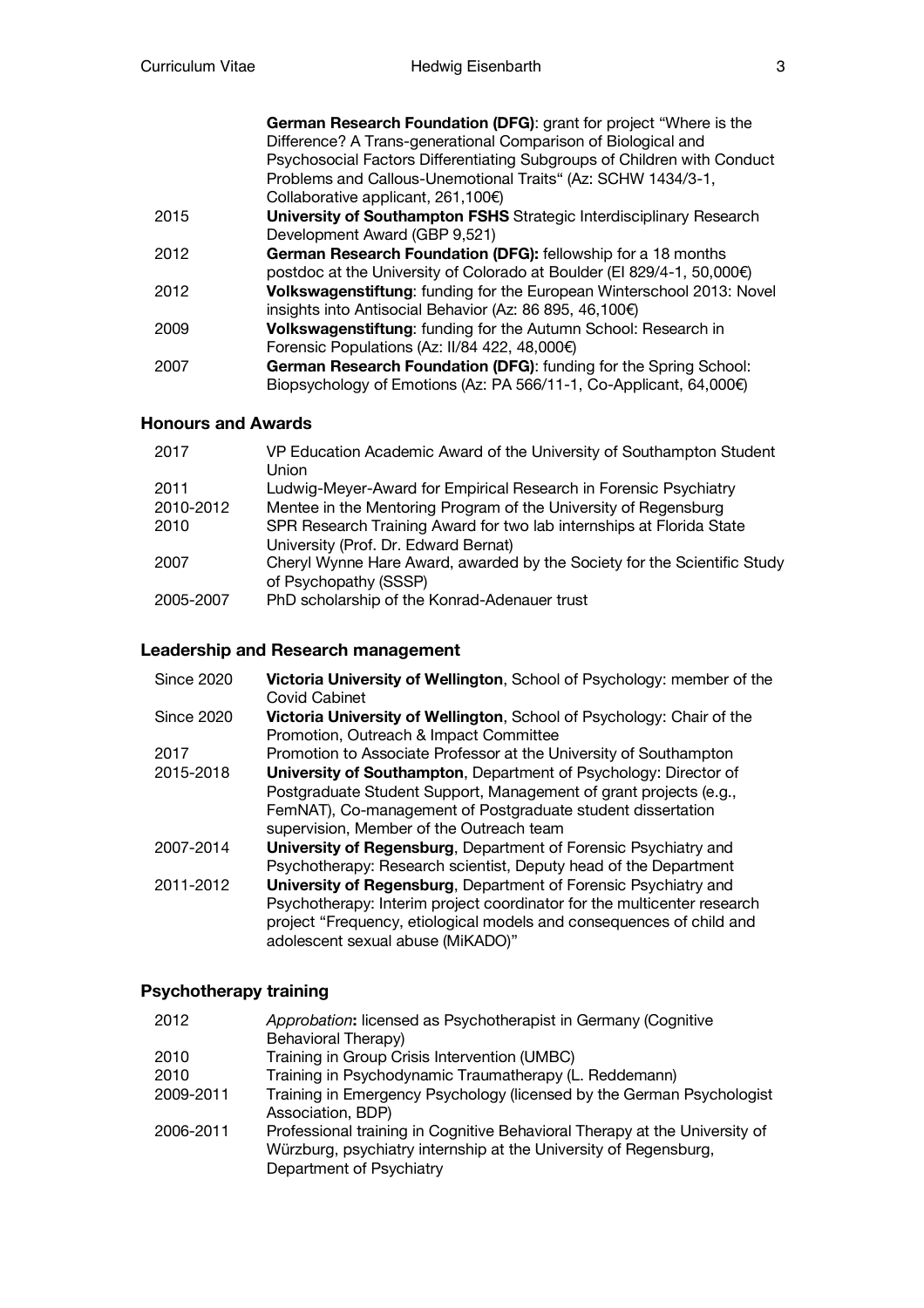#### **Memberships**

Society for the Scientific Study of Psychopathy (SSSP), Executive board member Society for Psychophysiological Research (SPR), Conference Program Committee member Australasian Cognitive Neuroscience Society (ACNS) Deutsche Gesellschaft für Psychologie (DGPS) Deutsche Gesellschaft für Psychophysiologie und ihre Anwendung (DGPA) European Association for Psychology and Law (EAPL)

#### **Contribution to Scientific community**

Academic Editor for *PLOS One* Section Editor for Forensic Neuroscience for *International Journal of Offender Therapy and Comparative Criminology* Editorial Board Member for *Journal of Abnormal Child Psychology* Associate Editor for *Cognition and Emotion*

#### **Publications**

\* shared first authorship

#### **Peer-reviewed, accepted / In press**

- Poß, D., Liebl, D., Kneip, A., **Eisenbarth, H.**, Wager, T. D., & Barrett, L. F. (accepted). Super-Consistent Estimation of Points of Impact in Nonparametric Regression with Functional Predictors. *Journal of the Royal Statistical Society: B.*
- Schenk, S., **Eisenbarth, H.**, & Dixon, L. (in press). Treating opioid use disorders in the criminal justice system with pharmacotherapy. *Forensic Science International: Mind and Law*. Doi: 10.1016/j.fsiml.2020.100009
- Konzok, J., Kreuzpointner, L., Henze, G. I., Wagels, L., Kärgel, C., Weidacker, K., Schiffer, B., **Eisenbarth, H.**, Wüst, S. & Kudielka, B. M. (in press). Validation of a monetary Taylor Aggression Paradigm: associations with trait aggression and role of provocation sequence. *Journal of Experimental Social Psychology*. Doi: 10.1016/j.jesp.2020.103960
- Scheel, C., **Eisenbarth, H.**, & Rentzsch, K. (in press). Assessment of Different Dimensions of Shame Proneness: Validation of the SHAME. *Assessment*. doi: 10.1177/1073191118820130

#### **Peer-reviewed, published**

- Losin, E. A. R., Woo, C.-W., Medina, N. A., Andrews-Hanna, J. R., **Eisenbarth, H.**, & Wager, T. D. (2020). Neural and sociocultural mediators of ethnic differences in pain. *Nature Human Behaviour, 4* (5), 517–530. Doi 10.1038/s41562-020-0819-8
- **Eisenbarth, H.**, & Centifanti, L. M. (2020). Dimensions of Psychopathic Traits in a Community Sample: Implications From Different Measures for Impulsivity and Delinquency. *European Journal of Psychological Assessment, 36*(1) 1-11. Doi:10.1027/1015-5759/a000478
- Testori, M., Kempf, M., Hoyle, R. B., & **Eisenbarth, H.** (2019). When Do Psychopathic Traits Affect Cooperative Behavior? *Journal of Individual Differences, 40*(4), 227–233. Doi: 10.1027/1614- 0001/a000295
- Kelley, S. E., Edens, J. F., Donnellan, M. B., Somma, A., Fossati, A., de Ruiter, C., **Eisenbarth, H**. & Vaughn, M. (2019). Detecting Inconsistent Responding on the Youth Psychopathic Traits Inventory – Short Form. *Assessment, 26* (3), 465-478. doi: 10.1177/1073191117738048
- León-Mayer, E., Rocuant-Salinas, J., **Eisenbarth, H.**, Folino, J., & Neumann, C. (2019). Structural equation modeling of psychopathic traits in chilean female offenders using the self-report psychopathy-short form (SRP-SF) scale: A comparison of gender-based item modifications versus standard items. *Revista Brasileira de Psiquiatria*, *41*(1), 31-37. doi:10.1590/1516-4446- 2018-0106
- Fanti, K. A.\*, **Eisenbarth, H.**\*, Goble, P., Demetriou, C., Kyranides, M. N., Goodwin, D., . . . Cortese, S. (2019). Psychophysiological activity and reactivity in children and adolescents with conduct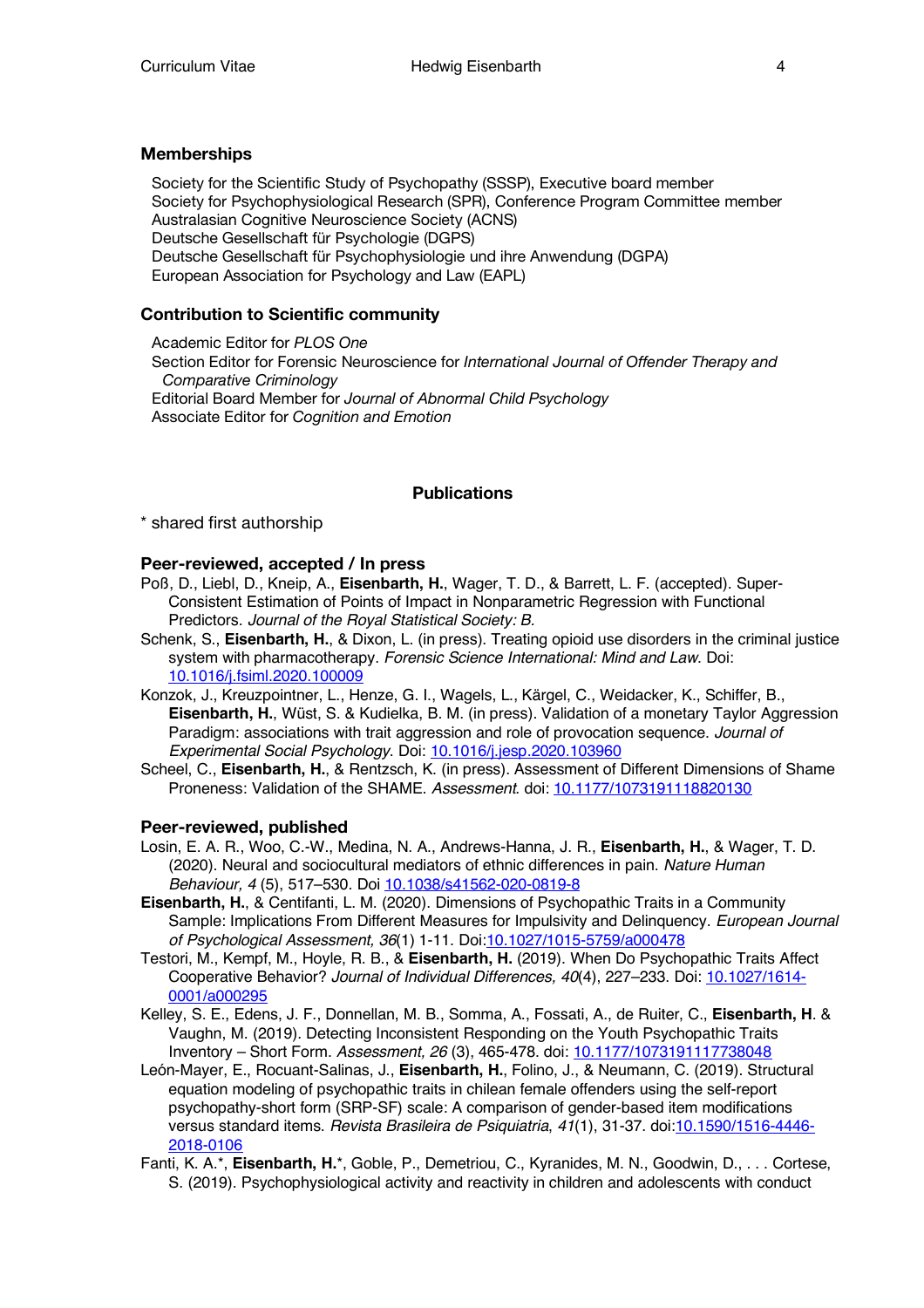problems: A systematic review and meta-analysis. *Neuroscience and Biobehavioral Reviews*, *100*, 98-107. doi:10.1016/j.neubiorev.2019.02.016

- **Eisenbarth, H.**, Godinez, D., du Pont, A., Corley, R. P., Stallings, M. C., & Rhee, S. H. (2019). The influence of stressful life events, psychopathy, and their interaction on internalizing and externalizing psychopathology. *Psychiatry Research*, *272*, 438-446. doi:10.1016/j.psychres.2018.12.145
- Testori, M., Hoyle, R. B., & **Eisenbarth, H.** (2019). How group composition affects cooperation in fixed networks: Can psychopathic traits influence group dynamics?. *Royal Society Open Science*, *6*(3). doi:10.1098/rsos.181329
- Testori, M., Harris, T. O. A., Hoyle, R. B., & **Eisenbarth, H.** (2019). The effect of psychopathy on cooperative strategies in an iterated Prisoner's Dilemma experiment with emotional feedback. *Scientific Reports*, *9*(1). doi:10.1038/s41598-019-38796-0
- Milledge, S., Cortese, S., Thompson, M., McEwan, F., Rolt, M., Meyer, B., . . . **Eisenbarth, H.** (2018). Peer relationships and prosocial behaviour differences across disruptive behaviours. *European Child and Adolescent Psychiatry: official journal of the European Society for Child and Adolescent Psychiatry, 28*(6), 781-793. doi:10.1007/s00787-018-1249-2
- Kelley, S. E., van Dongen, J. D. M., Donnellan, M. B., Edens, J. F., **Eisenbarth, H.**, Fossati, A., Howner, K., Somma, A. & Sörman, K. (2018). Examination of the Triarchic Assessment Procedure for Inconsistent Responding in six non-English language samples. *Psychological Assessment, 30*(5), 610–620. doi: 10.1037/pas0000485
- Krammer, S., **Eisenbarth, H.**, Fallegger, C., Liebrenz, M., & Klecha, D. (2018). Sociodemographic Information, Aversive and Traumatic Events, Offence-Related Characteristics, and Mental Health of Delinquent Women in Forensic-Psychiatric Care in Switzerland. *International Journal of Offender Therapy and Comparative Criminology*, *62*(12), 3815–3833. doi: 10.1177/0306624x17749638
- **Eisenbarth, H.**, Krammer, S., Edwards, B. G., Kiehl, K. A., & Neumann, C. S. (2018). Structural analysis of the PCL-R and relationship to BIG FIVE personality traits and parenting characteristics in an Hispanic female offender sample. *Personality and Individual Differences, 129*, 59-65. doi: 10.1016/j.paid.2018.03.015
- **Eisenbarth, H.** (2018). Methods in Cognitive Neuroscience: A primer for Forensic Psychologists. *Psychology, Crime & Law, 24(3), 228-242.* doi: 10.1080/1068316X.2018.1425409
- **Eisenbarth, H.**, Hart, C. M., & Sedikides, C. (2018). Do Psychopathic Traits Predict Professional Success? *Journal of Economic Psychology, 64*, 130-139. doi: 10.1016/j.joep.2018.01.002
- Penson, B., Ruchensky, J. R., Edens, J., Donnellan, M. B., Vaughn, M., & **Eisenbarth, H.** (2018). Development and Initial Validation of an Inconsistent Responding Scale for the Youth Psychopathic Traits Inventory. *Journal of Personality Disorders, 2(1), 131-143*. doi: 10.1521/pedi\_2017\_31\_287
- Gao, Y., Zhang, W., **Eisenbarth, H.**, Lai-Chu Fung, A., Lu, M., Raine, A., & Li, X. (2018). P3 amplitude and psychopathic traits in youths: Distinct contributions of the grandiosemanipulative and daring-impulsivity traits. *Personality and Individual Differences, 120*(1), 87-94. doi: 10.1016/j.paid.2017.08.017
- Krammer, S., **Eisenbarth, H.**, Hügli, D., Liebrenz, M., & Kuwert, P. (2018). The relationship between childhood traumatic events, social support, and mental health problems in prisoners. *The Journal of Forensic Psychiatry & Psychology, 29*(1), 72-85. doi: 10.1080/14789949.2017.1337802
- Bogon, J., **Eisenbarth, H.**, Landgraf, S., & Dreisbach, G. (2017). Shielding voices: The modulation of binding processes between voice features and response features by task representations. *Quarterly Journal of Experimental Psychology, 70*(9), 1856-1866. doi: 10.1080/17470218.2016.1209686
- Lindquist, M. A., Krishnan, A., López-Solà, M., Jepma, M., Woo, C.-W., Koban, L., Roy, M., Atlas, L. Y., Schmidt, L., Chang, L. J., Reynolds Losin, E. A., **Eisenbarth, H.**, Ashar, Y. K., Delk, E. & Wager, T. D. (2017). Group-regularized individual prediction: theory and application to pain. *NeuroImage, 145*(Part B), 274–287. doi: 10.1016/j.neuroimage.2015.10.074
- **Eisenbarth, H.**, Chang, L., & Wager, T. D. (2016). Multivariate brain prediction of heart rate and skin conductance responses to social threat. *Journal of Neuroscience, 36*(47), 11987-11998. doi: 10.1523/JNEUROSCI.3672-15.2016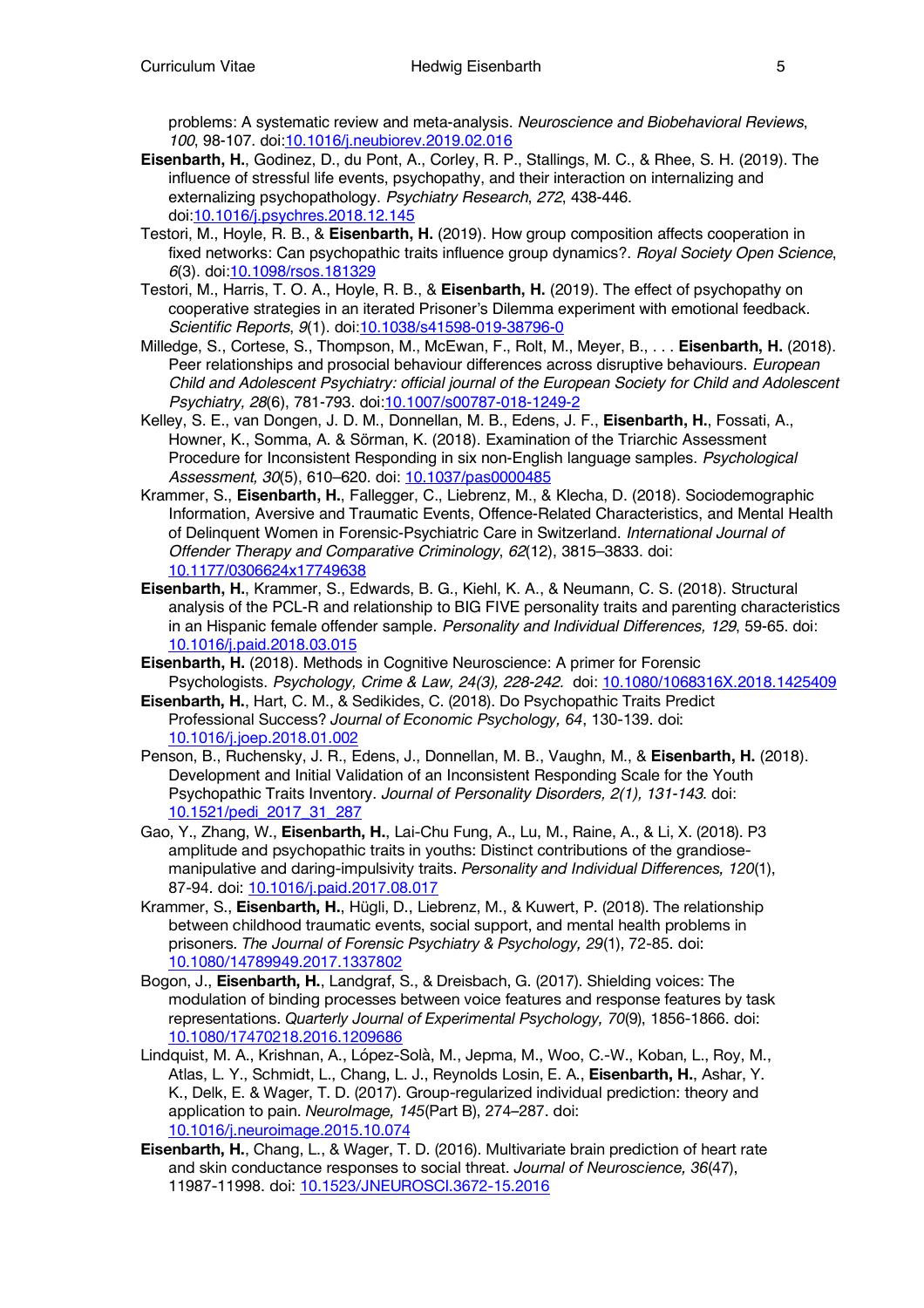- **Eisenbarth, H.**, Demetriou, C. A., Kyranides, M. N., & Fanti, K. (2016). Stability Subtypes of Callous-Unemotional Traits and Conduct Disorder Symptoms and Their Correlates. *Journal of Youth and Adolescence, 45* (9), 1889–1901. doi: 10.1007/s10964-016-0520-4
- Konicar, L., Veit, R., **Eisenbarth, H.**, Barth, B., Tonin, P., Strehl, U., & Birbaumer, N. (2015). Brain self-regulation in criminal psychopaths. *Scientific Reports*, 5. doi: 10.1038/srep09426
- **Eisenbarth, H.**, & Alpers, G. W. (2015). Validierung der Deutschen Version des PPI-R für Patienten und Gefangene des Straf-, Maßregel- und Jugenstrafvollzugs. Zeitschrift für *Klinische Psychologie und Psychotherapie, 44*(1), 45-53. doi: 10.1026/1616- 3443/a000286
- **Eisenbarth, H.**, Lilienfeld, S. O., & Yarkoni, T. (2015). Using a genetic algorithm to abbreviate the Psychopathic Personality Inventory Revised (PPI-R). *Psychological Assessment, 27(*1), 194-202. doi: 10.1037/pas0000032
- **Eisenbarth, H.** (2014). Psychopathische Persönlichkeit bei Frauen [Psychopathic personality in women]. *Der Nervenarzt*, 85(3), 290-297. doi: 10.1007/s00115-013-3902-9
- Landgraf, S., Blumenauer, K., Osterheider, M., & **Eisenbarth, H.** (2013). A clinical and demographic comparison between a forensic and a general sample of female patients with schizophrenia. *Psychiatry Research, 210*(3), 1176-1183. doi: 10.1016/j.psychres.2013.09.009
- **Eisenbarth, H.**, Angrilli, A., Calogero, A., Harper, J., Olson, L. A., & Bernat, E. (2013). Reduced negative affect response in female psychopaths. *Biological Psychology, 49,*  310-318. doi: 10.1016/j.biopsycho.2013.07.007
- Schwarz, J., Popp, R., Haas, J., Zulley, J., Geisler, P., Alpers, G. W., Osterheider, M. & **Eisenbarth, H.** (2013). Shortened night sleep impairs facial responsiveness to emotional stimuli. *Biological Psychology, 39*(1), 41-44. doi: 10.1016/j.biopsycho.2013.01.008
- **Eisenbarth, H.**, Stadtland, C., Nedopil, N., & Osterheider, M. (2012). PCL-R Lifestyle Factor and VRAG Show Predictive Validity in a German Sample. *Behavior Sciences And The Law, 30*, 575-584. doi: 10.1002/bsl.2013
- Stumpner, J., Smul, T. M., Redel, A., Hilz, T., Tischer-Zeitz, T., **Eisenbarth, H.**, Schick, M., Kehl, F., Roewer, N. & Lange, M. (2012). Desflurane-induced and ischaemic postconditioning against myocardial infarction are mediated by Pim-1 kinase. *Acta Anaesthesiologica Scandinavica, 56*(7), 904-913. doi: 10.1111/j.1399-6576.2012.02657.x
- **Eisenbarth, H.**, & Alpers, G. W. (2011). Happy mouth and sad eyes: Scanning emotional facial expressions. *Emotion, 11*(4), 860-865, doi: 10.1037/a0022758
- **Eisenbarth, H.**, Gerdes, A. B. M., & Alpers, G. W. (2011). Motor-Incompatibility of facial reactions. *Journal of Psychophysiology, 25*(3), 124-130, doi: 10.1027/0269- 8803/a000048
- **Eisenbarth, H.**, Conzelmann, A., Alpers, G. W., Jacob, A., & Pauli, P. (2008). Psychopathic traits in adult ADHD patients. *Personality and Individual Differences, 45*(6), 468–472, doi: 10.1016/j.paid.2008.05.022
- **Eisenbarth, H.**, Alpers, G. W., Segrè, D., Calogero, A., & Angrilli, A. (2008). Categorization and evaluation of emotional faces in psychopathic women. *Psychiatry Research, 159*(1- 2), 189-195. doi: 10.1016/j.psychres.2007.09.001.
- Mokros, A., Menner, B., **Eisenbarth, H.**, Alpers, G. W., Lange, K. & Osterheider, M. (2008). Diminished cooperativeness of psychopaths in a prisoner's dilemma game yields higher rewards. *Journal of Abnormal Psychology, 117*(2), 406-413, doi: 10.1037/0021- 843X.117.2.406
- **Eisenbarth, H.**, & Alpers, G. W. (2007). Validierung der deutschen Übersetzung des Psychopathy Personality Inventory (PPI). *Zeitschrift für Klinische Psychologie und Psychotherapie, 36* (3), 216-224, doi: 10.1026/1616-3443.36.3.216

#### **Book chapters, books, commentaries**

**Eisenbarth, H.**, Heesterman, C., Raychaudhuri, M., & Shearer, K. (in press). Fledgling psychopathy or just conduct problems? Commentary on the paper: Fledgling psychopaths at midlife: Forensic features, criminal careers, and coextensive psychopathology by Matt DeLisi, Alan J. Drury & Michael J. Elbert. *Forensic Science International: Mind and Law*. doi: 10.1016/j.fsiml.2020.100020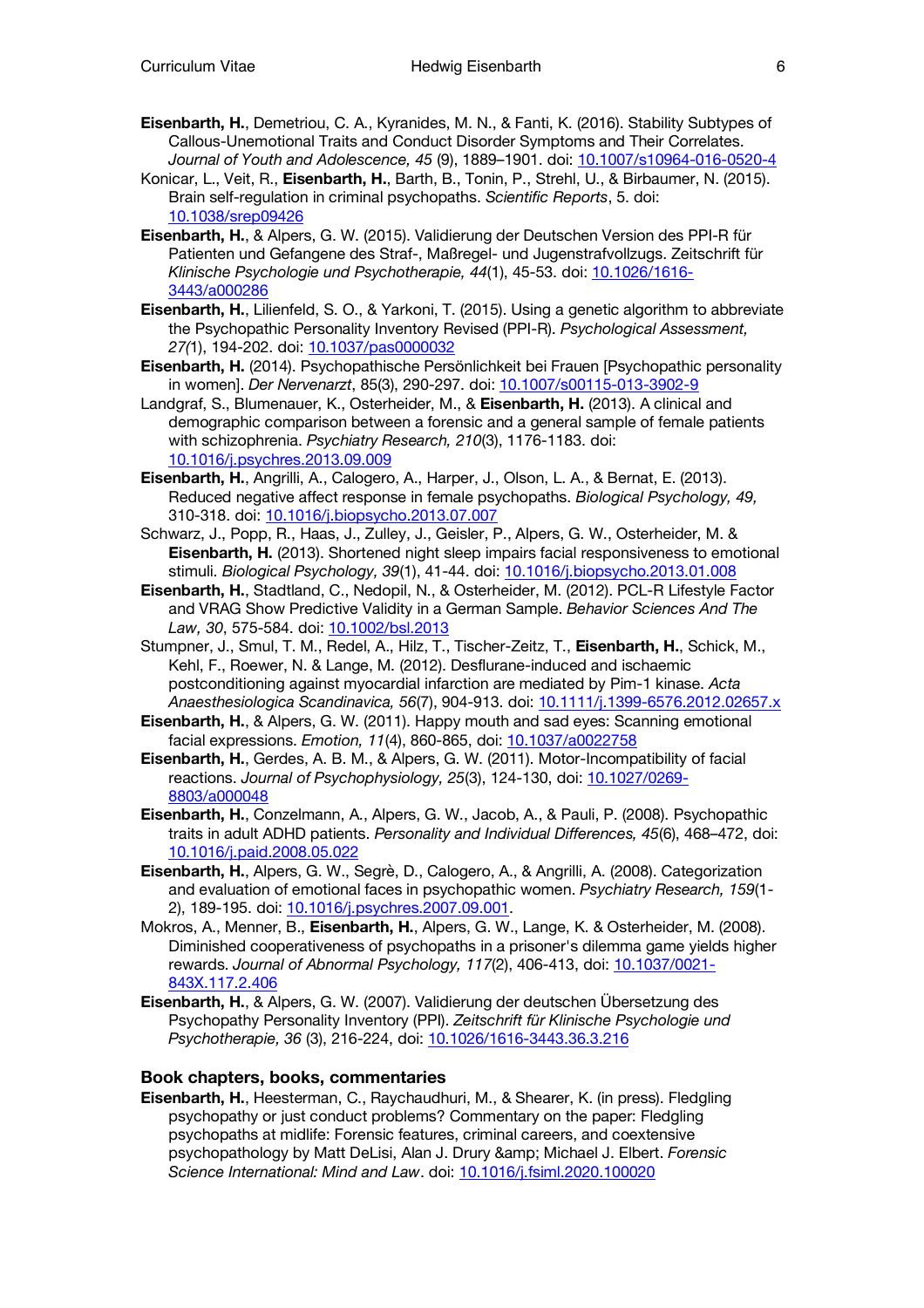- **Eisenbarth, H.,** Testori, M., & Hoyle, R. B. (2019). Why too many fearless people on a team make collaboration less likely. The Conversation. https://theconversation.com/why-toomany-fearless-people-on-a-team-make-collaboration-less-likely-115904
- **Eisenbarth, H.** (2017). Environmental Influences. In L. C. M. Centifanti, & D. Williams (Eds.), *The Wiley Handbook of Developmental Psychopathology*. Chichester, UK: Wiley. doi:10.1002/9781118554470.ch16
- **Eisenbarth, H.**, & Alpers, G. W. (2016). PPI-R Psychopathic Personality Inventory Revised Deutsche Version. In K. Geue, B. Strauß, & E. Brähler (Eds.), *Diagnostische Verfahren in der Psychotherapie* (pp. 389-392). Goettingen: Hogrefe.
- Chang, L. J., Reddan, M., Ashar, Y. K., **Eisenbarth, H.**, & Wager, T. D. (2015). The challenges of forecasting resilience. *Behavioral and Brain Sciences, 38*. doi: 10.1017/S0140525X14001496
- Osterheider, M., Banse, R., Briken, P., Goldbeck, L., Hoyer, J., Santtila, P., Turner, D. & **Eisenbarth, H.** (2012). Frequency, etiological models and consequences of child and adolescent sexual abuse: Aims and goals of the German multi-site MiKADO project. *Sex Offender Treatment, 7*(1).
- **Eisenbarth, H.** (2010). Psychopathie bei Frauen. In J. Mueller (Ed.), *Neurobiologie forensisch-relevanter Stoerungen*. Stuttgart: Kohlhammer.
- **Eisenbarth, H.** (2010). Neue Selbstbeurteilungsverfahren zur Diagnostik von Psychopathie. In D. Köhler (Ed.), Neue Entwicklungen der forensischen Diagnostik in Psychologie, Psychiatrie und Sozialer Arbeit. Frankfurt a.M.: Verlag für Polizeiwissenschaft.
- Alpers, G.W. & **Eisenbarth, H.** (2008). *Psychopathy Personality Inventory Revised Deutsche Version*. Goettingen: Hogrefe.

#### **Published Abstracts**

- Eisenbarth, H., Heesterman, C., Gastrell, T. & Xue, B. (2019). Systematic testing of machine learning algorithms predicting subjective arousal and valence ratings from psychophysiological activity. *Psychophysiology, 56* (S1).
- Eisenbarth, H., Zhang, J, Kransberg, J. & Wieser, M. (2018) Attentional preference for angry, fearful or neutral facial expressions and its relationship with psychopathic traits. *Psychophysiology, 55*(S1).
- Eisenbarth, H., & Regenbogen, C. (2016). Listening to emotion on different channels: physiological and behavioural responses to consistent and inconsistent communication. *Psychophysiology, 53(*11).
- Eisenbarth, H., Chang, L., & Wager, T. D. (2014). Predicting Autonomic Reactions from Brain Activity During a Stress Induction. *Psychophysiology, 51*(S1), S75.
- Eisenbarth, H., Meyer, S., & Osterheider, M. (2013). Attention for emotion reduced in psychopaths watching emotional facial expressions. *Psychophysiology, 50*(S1), S23– S136. doi: 10.1111/psyp.12120
- Egetemeir, J., Eisenbarth, H., Landgraf, S., & Dreisbach, G. (2013). Task rules prevent binding between irrelevant auditory stimulus features and response. In U. Ansorge, E. Kirchler & C. Lamm (Eds.), *TeaP 2013 Abstracts of the 55th Conference of Experimental Psychologists*. Lengerich: Pabst.
- Eisenbarth, H., Harper, J., Olson, L., Calogero, A., Angrilli, A., & Bernat, E. M. (2012). Eventrelated potentials during perception of emotional facial expressions in psychopathic female inpatients. *Psychophysiology, 49*, S52. doi: 10.1111/j.1469-8986.2012.01440.x
- Eisenbarth, H., Alpers, G. W., Gerdes, A. B., Spanner, S., & Osterheider, M. (2012). Look where the emotion is: Blickbewegungen psychopathischer Patienten bei der Betrachtung emotionaler Gesichtsausdrücke. In J. Mueller, M. Roesler, P. Briken, P. Fromberger & K. Jordan (Eds.), *EFPPP Jahrbuch 2012: Empirische Forschung in der forensischen Psychiatrie, Psychologie und Psychotherapie*. Berlin: Medizinisch Wissenschaftliche Verlagsgesellschaft.
- Eisenbarth, H., Spanner, S., & Koerber, B. (2010). Eye movements of psychopaths watching emotional faces. *Psychophysiology, 47*, 89.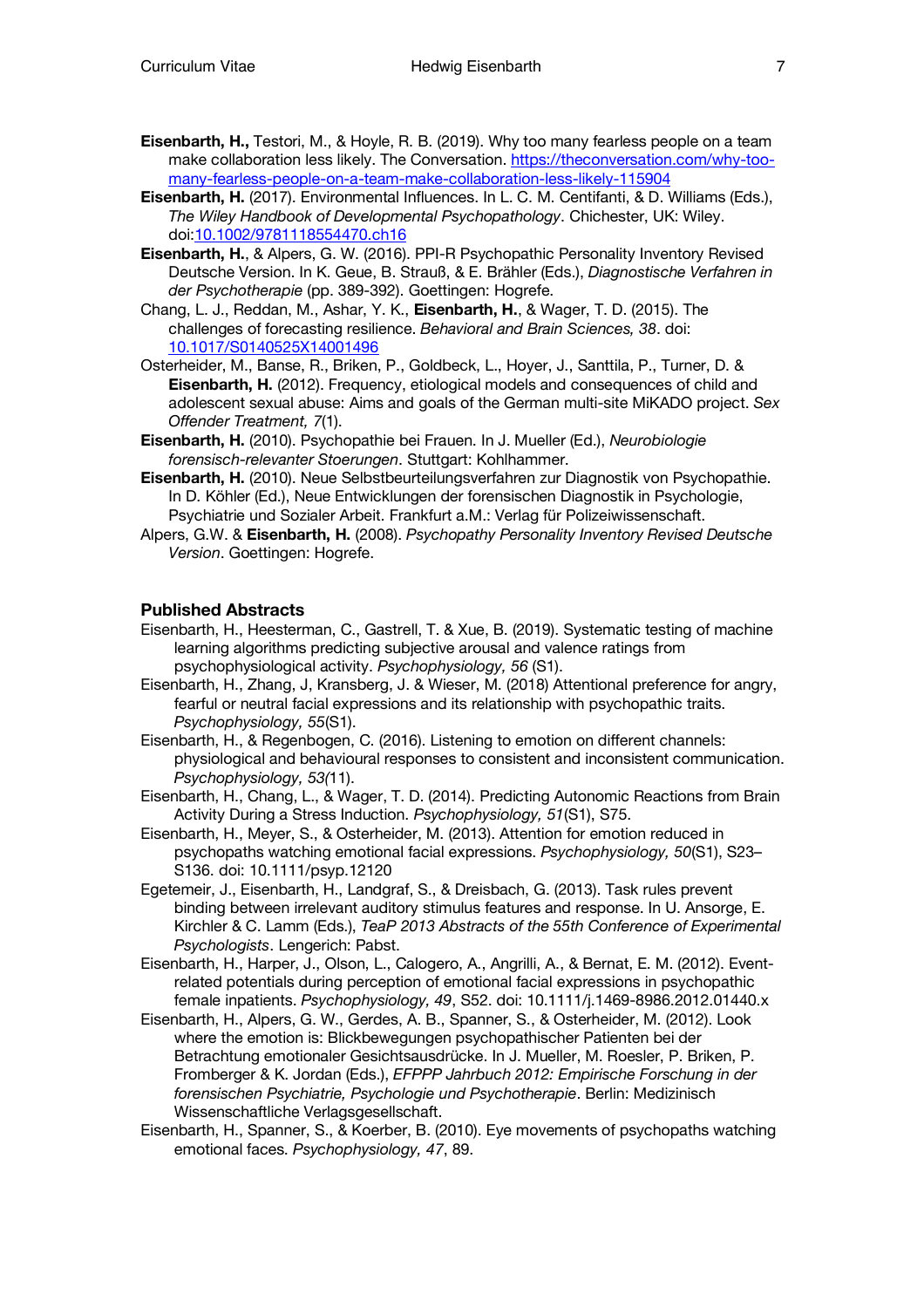- Eisenbarth, H., Mueller, S., & Alpers, G. W. (2010). Automatische Gesichtsmuskelreaktionen bei Patienten mit hoher emotionaler Distanziertheit. In A. Looew, M. Weymar, J. Wendt & A. O. Hamm (Eds.), *36. Tagung "Psychologie und Gehirn"* (pp. 57). Greifswald.
- Eisenbarth, H., Haas, J., Alpers, G. W., Popp, R., Schwarz, J., & Zulley, J. (2010). Auswirkungen von partiellem Schalfentzug auf subjektive Parameter emotionaler Reagibilität. *Zeitschrift fuer Klinische Psychologie und Psychotherapie, 39*, 9.
- Eisenbarth, H., Spironelli, C., Gradante, F ., Nunnari, D., & Angrilli, A. (2009). Event related potentials after mood induction in criminal female psychopaths. *Psychophysiology, 46*, S23.
- Eisenbarth, H., & Alpers, G. W. (2009). Psychopathische Persoenlichkeitszuege bei Heranwachsenden in Haft und in der Allgemeinbevoelkerung. *Zeitschrift für Klinische Psychologie und Psychotherapie, 38*, 30.
- Eisenbarth, H., Haas, J., Alpers, G. W., Popp, R., Schwarz, J., & Zulley, J. (2009). Emotional facial reactions after sleep restriction: any hints for automaticity. In A. Widmann, S. K. Andersen, A. D. Friederici, T. C. Gunter, S. A. Kotz, M. M. Mueller & E. Schroeger (Eds.), *35. Arbeitstagung Psychophysiologie und Methodik*. Leipzig: Leipziger Universitätsverlag.
- Eisenbarth, H., Nitschke, J., & Mokros, A. (2008). Erfassung peripherphysiologischer Korrelate von sexuellem Sadismus. *Der Nervenarzt, 79*, 314.
- Eisenbarth, H., Heunisch, C., Gerdes, A. B., & Alpers, G. W. (2008). Psychopaths' facial reactions to emotional cues. *Psychophysiology, 45*, s87.
- Eisenbarth, H., & Mokros, A. (2008). Furchtloser oder furchtvoller Psychopath? In P. Warschburger, W. Ihle & G. Esser (Eds.), *Seelisch gesund von Anfang an: 26. Symposium der Fachgruppe Klinische Psychologie und Psychotherapie der Deutschen Gesellschaft fuer Psychologie* (pp. 283). Potsdam: Universitätsverlag.
- Eisenbarth, H., Alpers, G.W. (2007). Über Psychopathie bei Frauen: Emotionale Distanzierung als Kernsymptom. *Der Nervenarzt, 78* (Suppl 2).
- Eisenbarth, H., Alpers, G. W., Segre, D. & Angrilli, A. (2007). Bewertung von emotionalen Gesichtern durch psychopathische Frauen. In Lorei, C. (Hrsg.), *Polizei & Psychologie 2006 Kongressband*. Frankfurt: Verlag fuer Polizeiwissenschaft.
- Eisenbarth, H. & Alpers, G. W. (2006). Happy mouth and anxious eyes: Exploring emotional faces. In H. Hecht, S. Berti, G. Meinhardt & M. Gamer (Hrsg.), *Beiträge zur 48. Tagung experimentell arbeitender Psychologen*. Berlin: Pabst.
- Eisenbarth, H. & Alpers, G. W. (2006). Eyes and mouth: competing for attention in emotional faces. *Journal of Psychophysiology, 20*, 130.
- Eisenbarth, H. & Alpers, G. W. (2006). Psychopathie: Einfach messbar? In G. W. Alpers, H. Krebs, A. Muehlberger, P. Weyers & P. Pauli (Hrsg.), *Wissenschaftliche Beitraege zum 24. Symposium der Fachgruppe Klinische Psychologie und Psychotherapie der Deutschen Gesellschaft fuer Psychologie*. Berlin: Pabst.
- Eisenbarth, H., Alpers, G. W., Segre, D. & Angrilli, A. (2006). Bewertungen emotionaler Gesichter bei hoch psychopathischen Frauen. In G. W. Alpers, H. Krebs, A. Muehlberger, P. Weyers & P. Pauli (Hrsg.), *Wissenschaftliche Beitraege zum 24. Symposium der Fachgruppe Klinische Psychologie und Psychotherapie der Deutschen Gesellschaft fuer Psychologie*. Berlin: Pabst.
- Eisenbarth, H., Alpers, G. W. & Pauli, P. (2005). Gaze watchers: the overt attention to emotional faces. *Journal of Psychophysiology, 19*.

#### **Unpublished conference talks**

- Konzok, J., Henze, G., Peter, H., Giglberger, M., Bärtl, C., Massau, C., Kärgel, C., Eisenbarth, H., Schiffer, B., Wüst, S. & Kudielka, B.M. (2020). Externalisierung ist mit verminderten Cortisolreaktionen und spezifischer neuronaler Aktivierung im dorsalen Striatum assoziiert. Psychologie Und Gehirn, Freiburg (Germany).
- Yoon, D., Krüppel, J., Mokros, A. & Eisenbarth, H. (2019). The Latent Structure of the Triarchic Psychopathy Measure. Paper presented at the 8th conference of the Society for the Scientific Study of Psychopathy, Las Vegas.
- Eisenbarth, H. (2019). Autonomic correlates of emotional reactivity across tasks: A metaanalytic view on conduct problems and its subtypes. Paper presented at the 8th conference of the Society for the Scientific Study of Psychopathy, Las Vegas.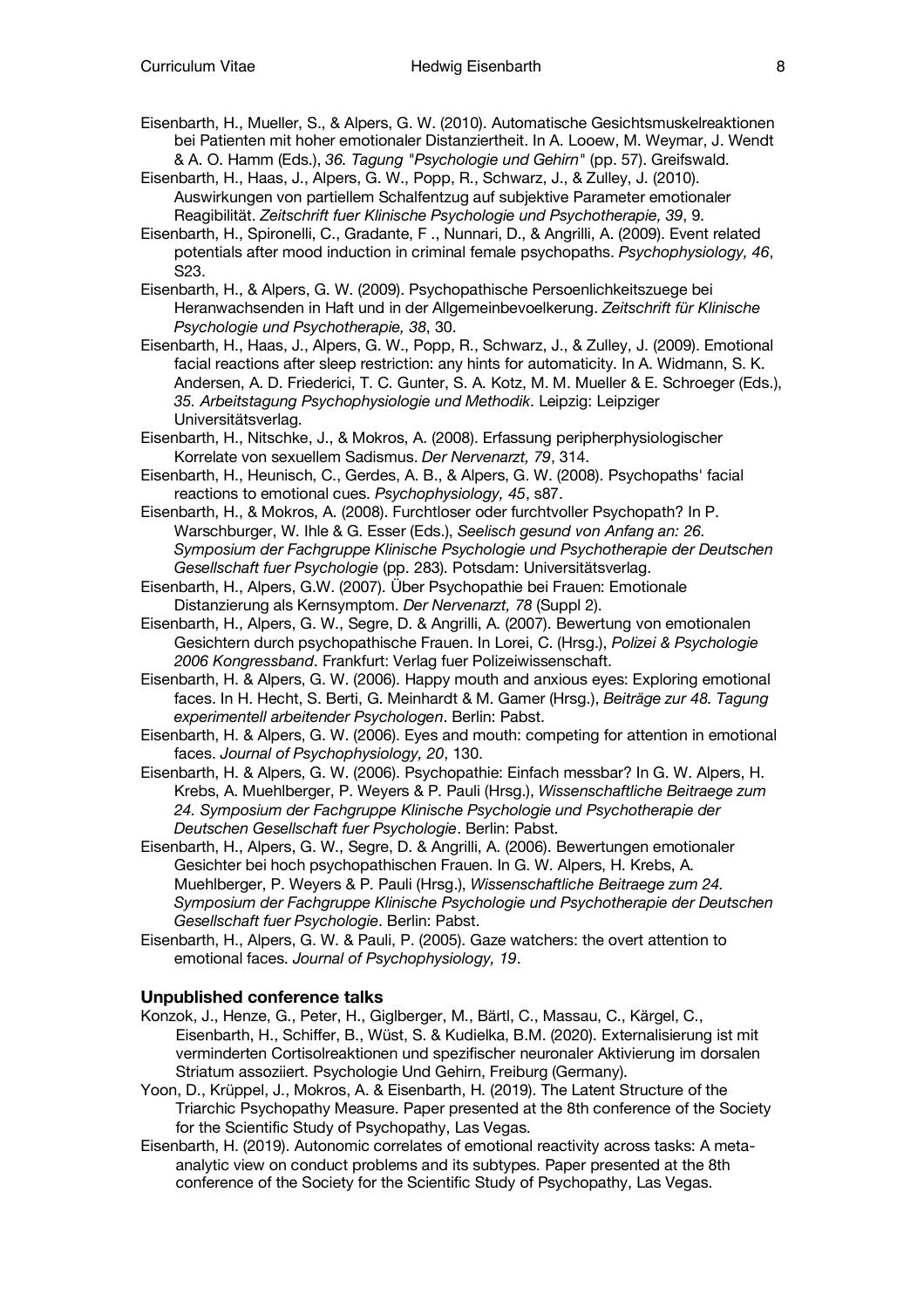- Eisenbarth, H. (2018). Anger versus Fear: what's your preference? Attention for negative facial expressions and psychopathic traits. Conference of the Australasian Cognitive Neuroscience Society, Melbourne.
- Eisenbarth, H. (2018). The impact of conduct problems and callous-unemotional traits on interpersonal relationships in youth. Paper presented at the International Conference of Child and Adolescent Psychopathology, Kuching.
- Eisenbarth, H. (2017). Parsing the emotion decoding deficit in psychopathy: a matter of time? Paper presented at the International Conference of Psychological Science, Vienna.
- Eisenbarth, H., Alpers, G. W., & Kosson, D. (2017). Modulation of facial reactions to emotional stimuli by psychopathic traits – a re-evaluation. Paper presented at the 7th conference of the Society for the Scientific Study of Psychopathy, Antwerp.
- Eisenbarth, H., & Kempf, M. (2016). Influence of emotional facial feedback on cooperation in psychopathy. Paper presented at the Psychologie und Gehirn, Berlin.
- Eisenbarth, H. (2014). Emotional facial expressions in the threatening eye: behavioral and physiological reactions of psychopathic individuals. Paper presented at the Consortium of European Research on Emotion Conference, Berlin.
- Eisenbarth, H., Meyer, S., & Osterheider, M. (2013). When psychopaths search for emotion in facial expressions: does the subtype matter? Paper presented at the Conference of the Society for the Scientific Study of Psychopathy, Washington D.C.
- Eisenbarth, H., Angrilli, A., Calogero, A., Harper, J., Olson, L., & Bernat, E. M. (2013). Emotional Facial Expressions in Female Psychopaths. Paper presented at the Summer Conference: Research in Forensic Psychiatry, Regensburg.
- Eisenbarth, H., Hiermaier, C., & Alpers, G. W. (2009). Psychopathic traits in community and prison adolescents. Paper presented at the 19th Conference of the European Association of Psychology and Law, Sorrento.
- Eisenbarth, H., Müller, S., & Alpers, G. W. (2009). Gesichtsmuskelreaktionen bei hoch psychopathischen Patienten im Maßregelvollzug. Paper presented at the Herbsttagung der Arbeitsgemeinschaft für Methodik und Dokumentation in der Forensischen Psychiatrie, München.
- Eisenbarth, H., & Alpers, G. W. (2008). Emotional detachment as a key feature of psychopathy in women. Paper presented at the Conference of the International Association of Forensic Mental Health Services, Vienna.
- Eisenbarth, H., Heunisch, C., Gerdes, A. B., & Alpers, G. W. (2008). Facial reactions to emotional stimuli in psychopathy. Paper presented at the 18th Conference of the European Association of Psychology and Law, Maastricht.
- Eisenbarth, H., Osterheider, M., Gaber, T., & Veit, R. (2008). Eine neue Methode? Neurofeedback mittels fMRI. Paper presented at the Herbsttagung der Arbeitsgemeinschaft für Methodik und Dokumentation in der Forensischen Psychiatrie, München.
- Eisenbarth, H., & Alpers, G. W. (2007). Fast detection of emotional facial expressions in the left visual field. Paper presented at the Fachtagung Psychologie und Gehirn, Dortmund.
- Eisenbarth, H., Alpers, G. W., Segrè, D., & Angrilli, A. (2006). Perception and evaluation of emotional faces in highly psychopathic women. Paper presented at the 2nd Summer Conference: Research in Forensic Psychiatry, Regensburg.

#### **Unpublished conference posters**

- Konzok, J., Henze, G.-I., Hiltl, T., Massau, C., Kärgel, C., Eisenbarth, H., Schiffer, B., Wüst, S. & Kudielka, B.M. (2019). Endocrine and neuronal responses to acute stress (ScanSTRESS) in healthy subjects with high and low externalizing behavior. Paper presented at the Psychologie und Gehirn Conference, Dresden.
- Herr, A. T., Eisenbarth, H. & Schwenck, C. (2019). Like mother, like child? Gaze behaviour towards affective facial stimuli in children and their mothers in dependence of psychopathic traits. Paper presented at the 8th conference of the Society for the Scientific Study of Psychopathy, Las Vegas.
- Aldridge-Waddon, L., Eisenbarth, H., Puzzo, I., Vanova, M., & Kumari, V. (2019). Monetary and Social Reward Responding in Individuals with Antisocial Personality Disorder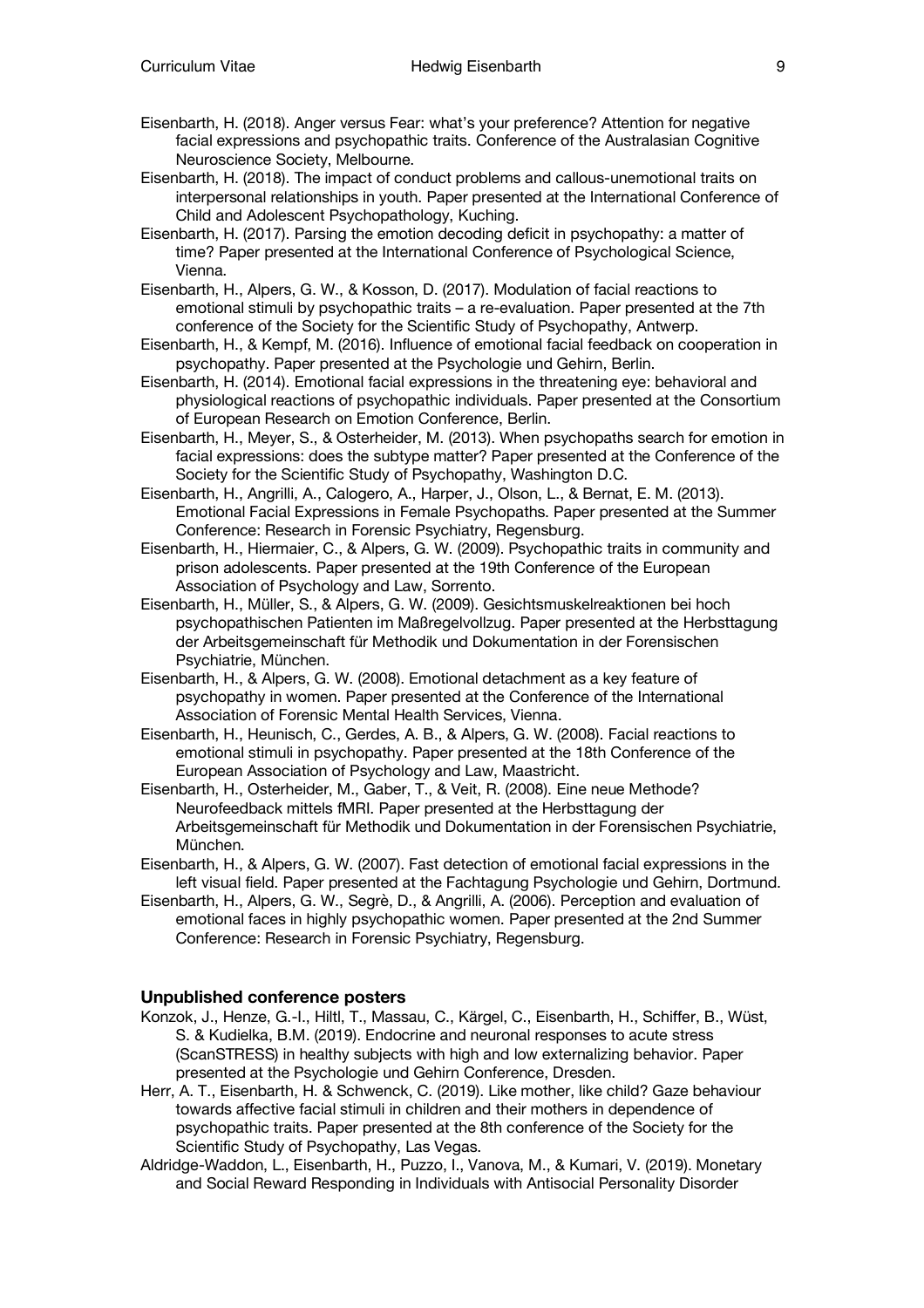and/or Psychopathy: A Systematic Review and Meta-Analysis. Paper presented at the 8th conference of the Society for the Scientific Study of Psychopathy, Las Vegas.

- Vacher, J., Aldridge-Waddon, L., Puzzo, I. & Eisenbarth, H. (2019) Emotional Facial Expression Decoding in Mentally Disordered Offenders with Varying Rates of Psychopathy. Paper presented at the 8th conference of the Society for the Scientific Study of Psychopathy, Las Vegas.
- Esser, S., Haider, H. & Eisenbarth, H. (2019). Learning Deficits in Psychopathic Personalities: A Problem of Attentional Focus or a Specific Emotion Processing Deficit? Paper presented at the TeaP, London.
- Eisenbarth, H., Zhang, J., Kransberg, J. & Wieser, M. (2018). Attentional preference for angry, fearful or neutral facial expressions and its relationship with psychopathic traits. Paper presented at Psychologie und Gehirn, Giessen.
- Eisenbarth, H., Kovshoff, H., Rose, S., Fanti, K., & Hadwin, J. A. (2017). The mediating role of cognitive and emotional factors for predicting peer relationship by conduct disorder and callous-unemotional traits. Paper presented at the Workshopkongress Klinische Psychologie und Psychotherapie, Chemnitz.
- Eisenbarth, H., & Regenbogen, C. (2016). Deaf or blind for emotion? Impact of communication modality muting on emotional responses in psychopathic personality. Paper presented at the Social and Affective Neuroscience, New York City.
- Eisenbarth, H., Zechmeister, J. G., Kudielka, B. M., & Wust, S. (2015). The differential contribution of Boldness, Meanness and Disinhibition to explaining internalizing symptoms and externalizing symptoms. Paper presented at the Conference of the European Association for Psychology and Law, Nürnberg.
- Eisenbarth, H., Zechmeister, J. G., Rhee, S. H., & Godinez, D. (2015). The effects of gender and psychopathic traits on the relationship between early trauma, internalizing and externalizing. Paper presented at the Conference of the Society for the Scientific Study of Psychopathy, Chicago.
- Eisenbarth, H., Chang, L. J., & Wager, T. D. (2015). Specific and non-specific brain predictors of heart rate and skin conductance responses to social threat. Paper presented at the Psychologie und Gehirn, Frankfurt a.M. .
- Eisenbarth, H., Chang, Luke J., Spicer, J., Yardley, H., & Wager, T. D. (2014). Emotional facial expression evaluation in a stress induction task. Paper presented at the Conference of the Society for Cognitive Neuroscience, Boston.
- Eisenbarth, H., Zechmeister, J. G., Fett, B., Collmar, H., Kudielka, B., & Wüst, S. (2013). Early traumatic experiences and their relationship to psychopathic traits and aggression in a student sample. Paper presented at the European Winterschool 2013: Novel Insights into Antisocial Behavior, Seeon.
- Eisenbarth, H., Angrilli, A., Calogero, A., Harper, J., Olson, L., & Bernat, E. M. (2012). Ereigniskorrelierte Potenziale bei der Betrachtung von emotionalen Gesichtern in psychopathischen Patientinnen. Paper presented at the Psychologie & Gehirn, Jena.
- Eisenbarth, H., Meyer, S., & Osterheider, M. (2012). Look where the pain is: Blickbewegungen von psychopathischen Patienten bei der Betrachtung emotionaler Gesichtsausdrücke. Paper presented at the Symposium der Fachgruppe Klinische Psychologie und Psychotherapie der DGPS, Luxemburg.
- Eisenbarth, H., Spanner, S., & Körber, B. (2011). Das Blickverhalten bei einer Suchaufgabe und einer Free-viewing-Aufgabe: welchen Einfluss haben verschiedene emotionale Gesichtsausdrücke? Paper presented at the Psychologie & Gehirn, Heidelberg.
- Eisenbarth, H., Gerdes, A. B., & Alpers, G. W. (2009). High psychopathic students and psychopaths facial responsiveness. Paper presented at the Conference of the Society for the Scientific Study of Psychopathy, New Orleans.
- Eisenbarth, H., & Alpers, G. W. (2007). A German self-report measure of psychopathy Paper presented at the 2nd Conference of the Society for the Scientific Study of Psychopathy, St. Pete, FL.
- Eisenbarth, H., & Alpers, G. W. (2007). The German version of the Psychopathy Personality Inventory. Paper presented at the 3rd Summer Conference: Research in Forensic Psychiatry, Regensburg, Germany.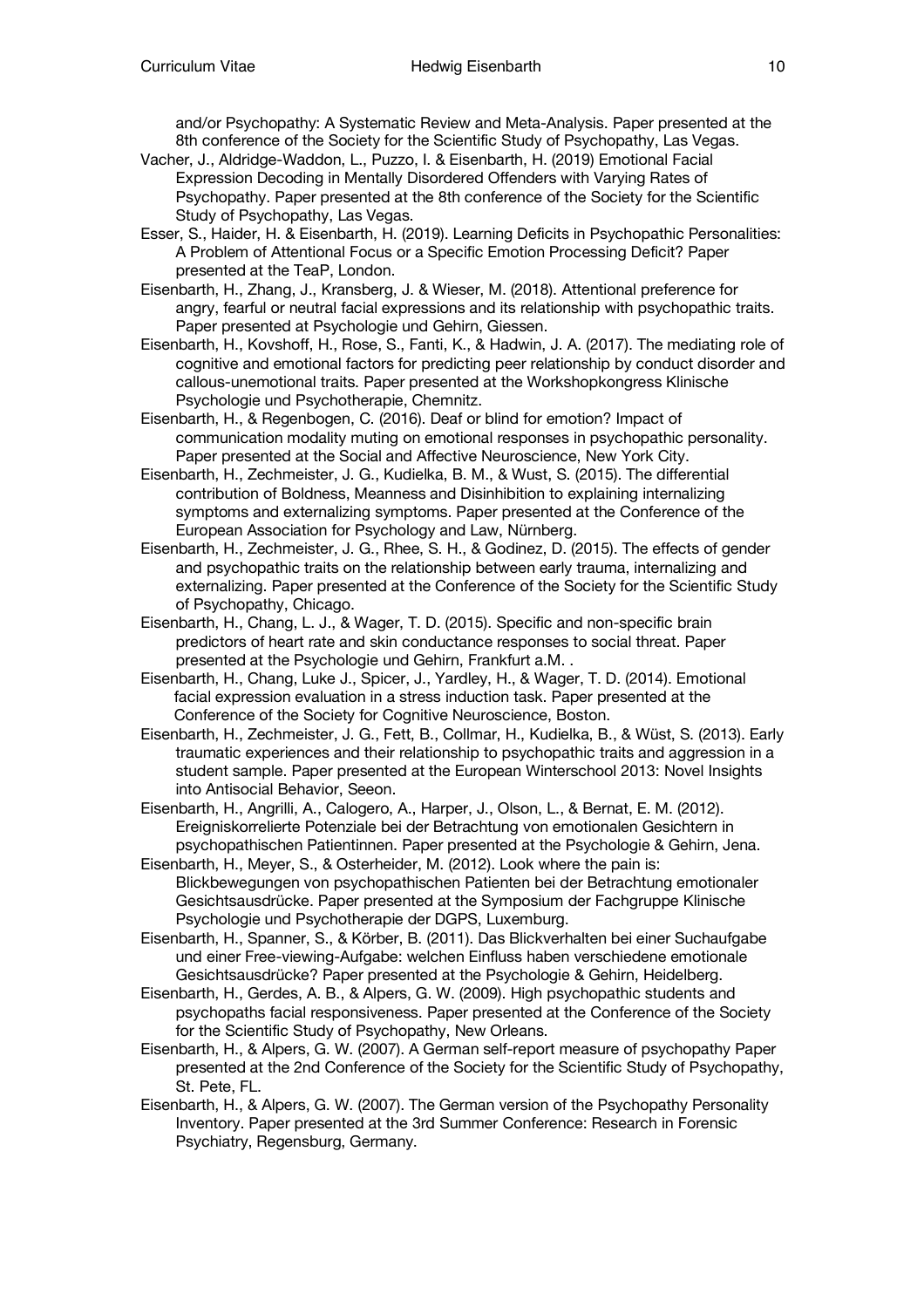- Eisenbarth, H., Alpers, G. W., Segrè, D., & Angrilli, A. (2007). Psychopathic women's evaluation of emotional facial expressions. Paper presented at the 2nd Conference of the Society for the Scientific Study of Psychopathy, St. Pete, FL.
- Eisenbarth, H., Conzelmann, A., Alpers, G. W., Mucha, R., Weyers, P., Jacob, A., & Pauli, P. (2007). Psychopathic traits in adult ADHD patients. Paper presented at the 25. Symposium der Fachgruppe Klinische Psychologie und Psychotherapie der Deutschen Gesellschaft für Psychologie, Tuebingen.
- Eisenbarth, H., Heunisch, C., Gerdes, A. B. M., & Alpers, G. W. (2007). Psychopathie und Gesichtsmuskelreaktionen auf emotionale Bilder. Paper presented at the Herbsttagung der Arbeitsgemeinschaft für Methodik und Dokumentation in der Forensischen Psychiatrie, München.
- Eisenbarth, H., Alpers, G. W., & Pauli, P. (2005). Validation of the Psychopathy Personality Inventory in a German sample. Paper presented at the 1st Summer Conference: Research in Forensic Psychiatry, Regensburg, Germany.

#### **Invited talks**

- Processing of facial expressions in psychopathy across different types of samples (2019). Hamilton: University of Waikato.
- Adaptive und maladaptive Aspekte von psychopathischer Persönlichkeit [Adaptive and maladaptive aspects of psychopathic personality] (2018). Giessen: University of Giessen.
- Hey psychopath, watch out for threat! No thanks, I'd rather be distracted… (2017). Rotterdam: Erasmus University Rotterdam.
- Psychopathic traits No emotion, no attention or no motivation? (2017). Bournemouth: Bournemouth University.
- Einfluss emotionaler Reize auf Entscheidungsprozesse bei psychopathischer Persönlichkeit [Influence of emotional cues on decision making in psychopathic personality] (2017). Erlangen: University of Erlangen.
- Psychopathy is it an emotion or an attention disorder? Perspectives on the current debate (2016). New York: Brooklyn College.
- Psychopathie bei Frauen [Psychopathy in women] (2015). Universität Bern: Forensisch-Psychiatrischer Dienst.
- What does your heart rate change look like in the brain? Using machine-learning methods to compute pattern and predict outcome variables (2015). Durham University: Department of Psychology.
- Emotion processing and psychopathic traits: the role of gender and antisocial behaviour (2014). National Academic Conference, Broadmoor Hospital, Berkshire, UK.
- Emotional facial expression processing in psychopaths: at the bottom end of anxiety (2014). University of Reading.
- PsychopathInnen mehr Gemeinsamkeiten als Unterschiede? (2013). 28. Eickelborner Fachtagung zu Fragen der Forensischen Psychiatrie. Eickelborn: LWL-Zentrum für Forensische Psychiatrie.
- Unkenntnis oder Ignoranz? Wahrnehmung emotionaler Gesichtsausdrücke bei psychopathischer Persönlichkeit (2012). Gießen: Lehrstuhl für Klinische Psychologie.
- Die Psychopathische Persönlichkeit nur relevant für den "Knast"? (2012). Bad Bevensen: Klinik Lüneburger Heide.
- Facial emotion detection in psychopathy: new insights (2012). Mannheim: Zentralinstitut für Seelische Gesundheit.
- Neurobiological research in forensic populations: direct and indirect implications (2012). Lohberg: ECN-Workshop.
- PTBS: Vom Trauma zur Stoerung (2011). Fussenberg: Reservistenverband Bezirksgruppe Oberpfalz.
- Die Psychopathische Persönlichkeit mehr als antisozial? (2011). Mannheim: Otto-Selz-Institut.
- Forensisch relevante Störungen: Was wissen wir und wohin soll es gehen? (2010). Frankfurt a.M.: Kinder- und Jugendpsychiatrie.